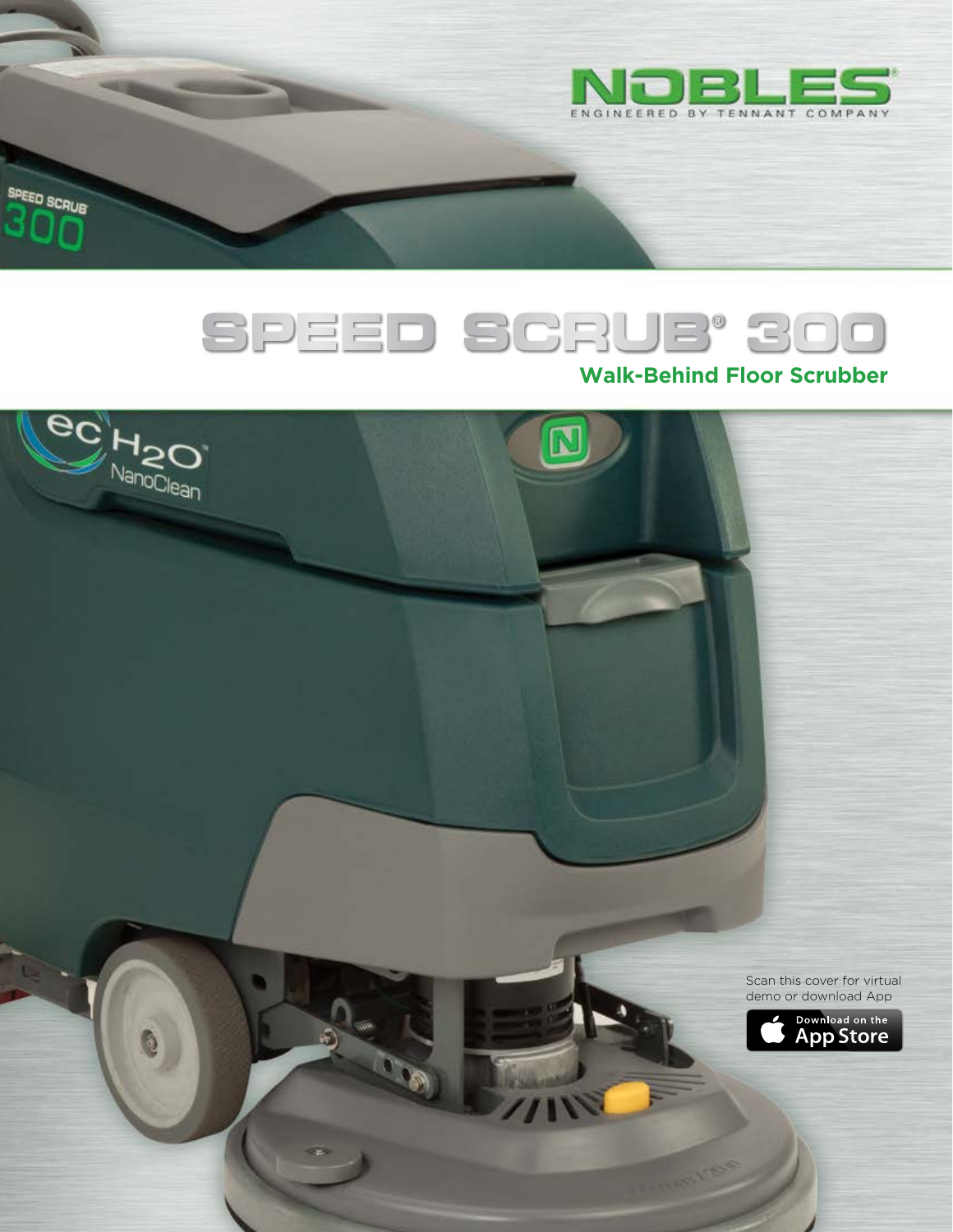## **High performance, consistent results on virtually any hard surface.**

### **The Speed Scrub® 300**

#### Cost Effective & Reliable

0

- Improved and durable components extend machine life and reduce cost of ownership
- Effective scrubbing capabilities for cleaner floors in fewer passes

#### Versatile Cleaning Performance

- Outstanding water pick-up for reduced slip and fall accidents
- Minimize water consumption with optional ec-H2O NanoClean® technology
- Quiet 67 dBA noise level for daytime cleaning with minimal disruption

#### Easy Operation & Maintenance

- Easy to use with ergonomic design delivers foot activated squeegee to minimize bending and wider handle for improved machine operation
- Optional Insta-Click™ head for easy, low-touch pad attachment and removal



## **Four key features**

#### Insta-Click™

Magnetic head allows pads and brushes to be ergonomically positioned and results in faster installation.



## Design

Helps ensure dirt and soils are removed from the floor for minimum risk of slip-and-fall accidents, and yellow touch points simplifies preventative maintenance and training requirements.

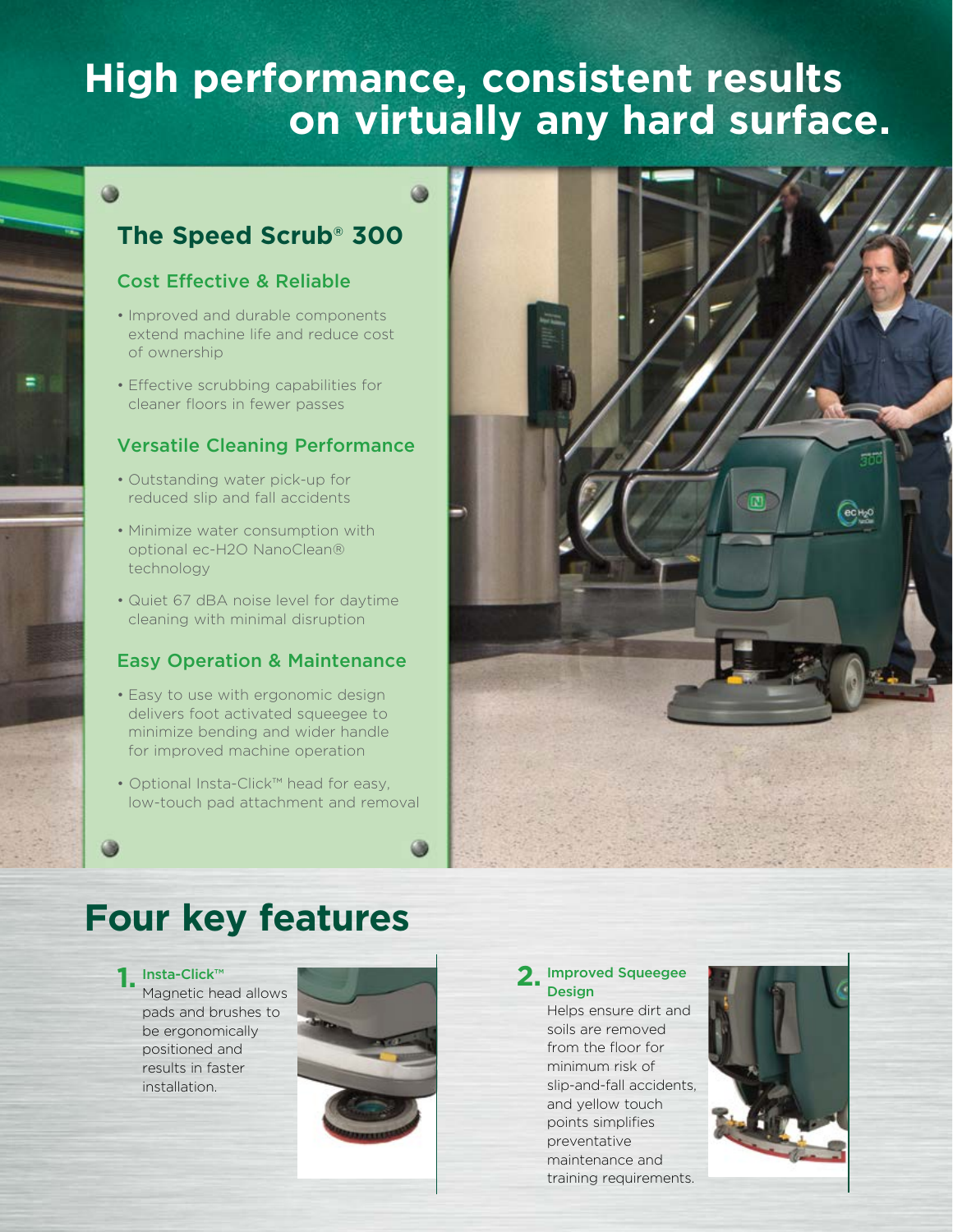### **Built to be tough. Made to be easy.**



#### **EXCLUSIVE TECHNOLOGY**

(optional cleaning innovation)



ec-H2O NanoClean® technology electrically converted water is created by an on-board e-cell that generates millions of very tiny microscopic bubbles known as nanobubbles that promote the cleaning efficacy of the solution.

This next generation solution offers the same great benefits of the first generation and now cleans better and cleans more soils in more applications. The name NanoClean, refers to the generation of nano-scale bubbles that are an important part of the cleaning mechanism.



#### Stone care daily **3.** maintenance capabilities

A complete floor care process that restores the natural beauty of porous stone and produces a remarkable, longlasting shine with the 3M™ Stone Floor Protection System.



Orbital **4.**

Chemical-free floor finish removal delivers aggressive 2200 rpm agitation with up to 109 pounds of down pressure.